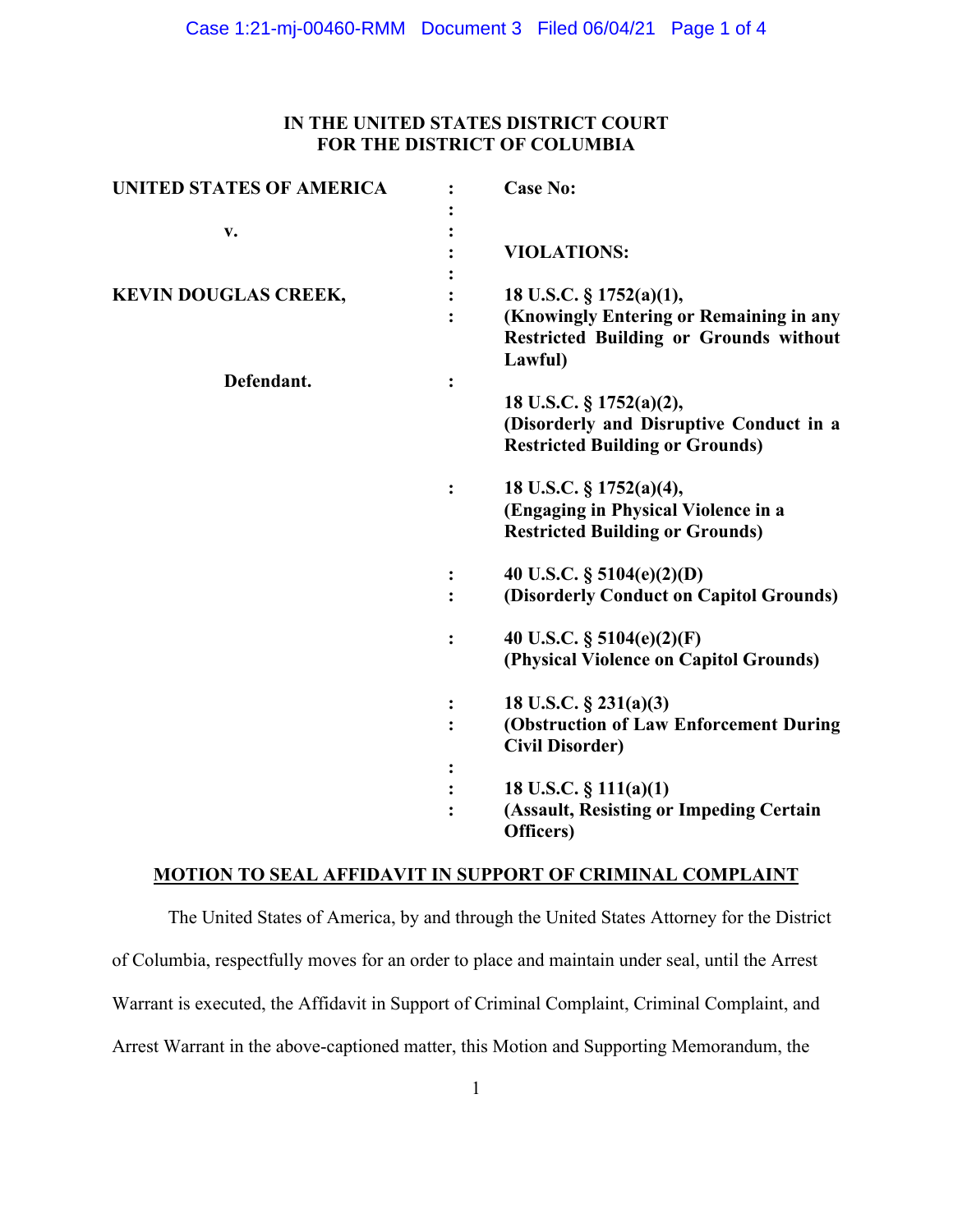#### Case 1:21-mj-00460-RMM Document 3 Filed 06/04/21 Page 2 of 4

proposed Order attached to this Motion, and any Order granting this motion. In support thereof, the government states as follows:

1. The United States is investigating allegations that Kevin Douglas Creek willfully and knowingly entered the United States Capitol on January 6, 2021 without legal authority, and participated in violent and disorderly conduct in violation of 18 U.S.C.  $\S$  1752(a)(1)-(2); 40 U.S.C. § 5104(e)(2); 18 U.S.C. § 231(a)(3); and 18 U.S.C. § 111(a)(1).

2. The Affidavit in Support of Criminal Complaint references evidence gathered in the course of the investigation, including the use of a digital device in furtherance of the crime. The public disclosure of the Government's evidence could compromise the integrity of the investigation, including the ability of the United States to locate and arrest the defendant, which also may lead to the destruction of evidence in other locations including the digital device. Thus, a sealing order is necessary to avoid hindering the ongoing investigation in this matter.

2. As stated in Washington Post v. Robinson, 935 F.2d 282, 288 (D.C. Cir. 1999), there is a presumption of access to Court proceedings. But, this can be overridden if "'(1) closure serves a compelling interest; (2) there is a substantial probability that, in the absence of closure, this compelling interest would be harmed; and (3) there are no alternatives to closure that would adequately protect the compelling interest." Id. at 290 (quoting Oregonian Pub. Co. v. United States Dist. Court, 920 F.2d 1462, 1466 (9th Cir. 1990)).

3. In this matter, the United States has a compelling interest in preserving the integrity of its investigation and arresting the defendant. A limited sealing order ensuring that filings related to the Criminal Complaint and Arrest Warrant are not accessible from the Court's public files is narrowly tailored to serve a compelling interest.

2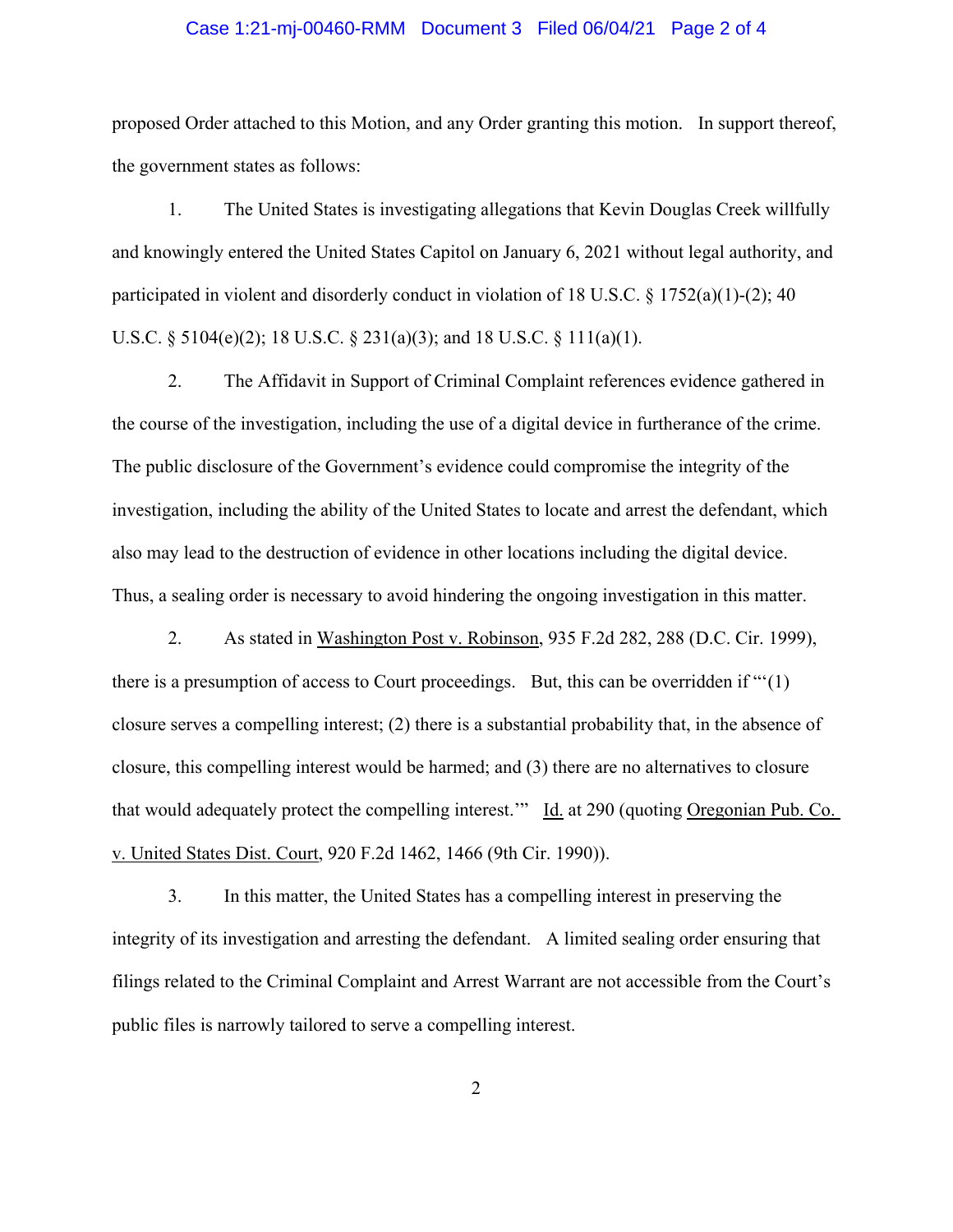#### Case 1:21-mj-00460-RMM Document 3 Filed 06/04/21 Page 3 of 4

4. Furthermore, the United States respectfully submits that complying with the normal notice requirements of Washington Post would defeat the purpose of the motion to seal. Persons who know the criminal justice system also know that docketing a motion to seal an Affidavit in Support of Criminal Complaint and Arrest Warrant, or a resulting sealing order, means that the defendant is charged with a crime, and the Government intends to arrest her. Thus, if this Motion or a sealing order were to become public, it would be the same as making public the Complaint and Arrest Warrant.

**WHEREFORE**, the United States respectfully requests that this Court issue an Order directing that the Clerk of the Court place and maintain under seal, until execution of the Arrest Warrant, the Affidavit in Support of Criminal Complaint, this Motion and Supporting Memorandum, the proposed Order attached to this Motion, and any Order granting this motion.

Respectfully submitted,

CHANNING D. PHILLIPS ACTING UNITED STATES ATTORNEY

*/s/ Jacob J. Strain* JACOB J. STRAIN (UT#:12680) Assistant United States Attorney U.S. Attorney's Office for the District of Columbia 555 4th Street, N.W. Washington, D.C. 20530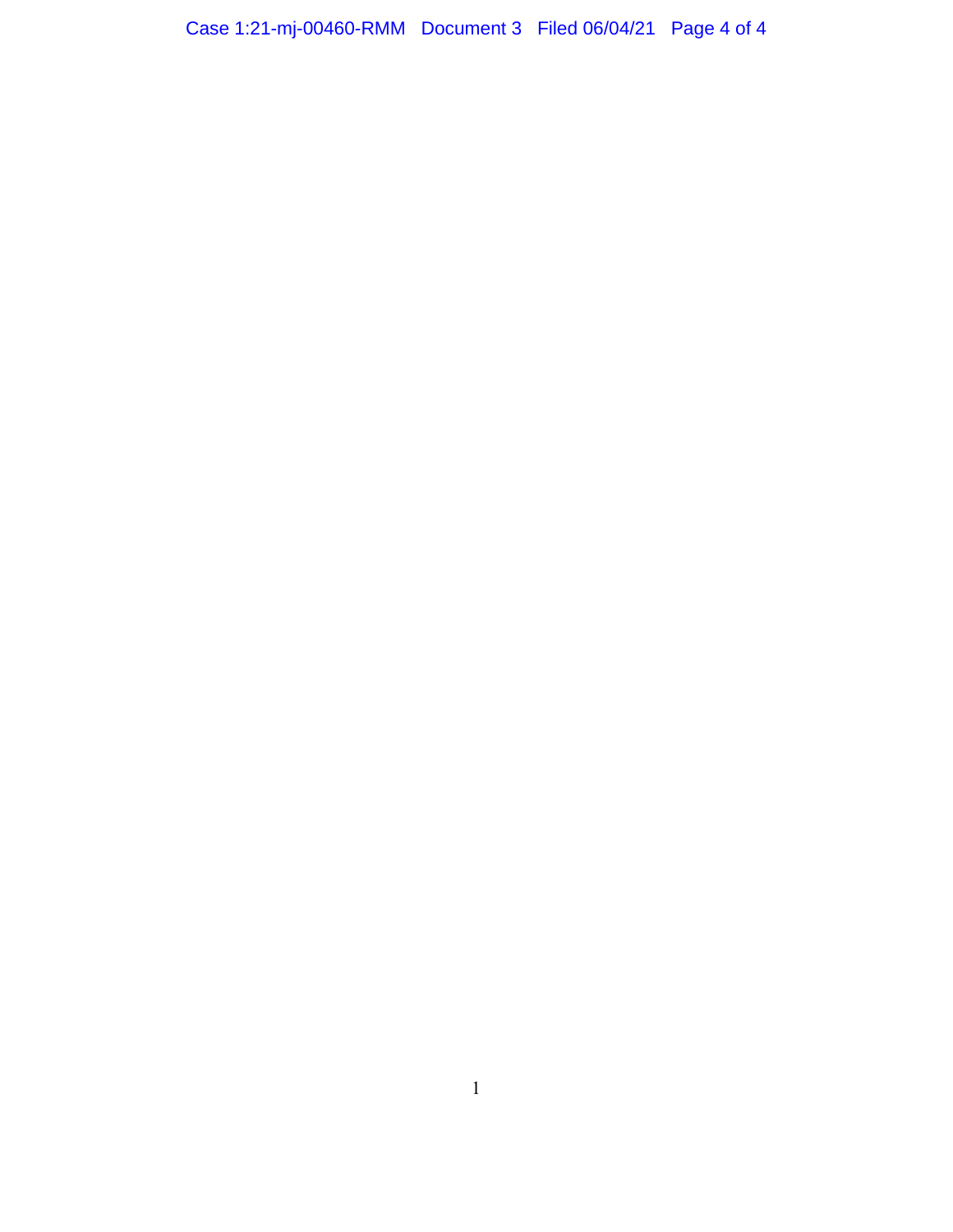### **IN THE UNITED STATES DISTRICT COURT FOR THE DISTRICT OF COLUMBIA**

| <b>UNITED STATES OF AMERICA</b> | <b>CASE NO:</b>                                                               |
|---------------------------------|-------------------------------------------------------------------------------|
|                                 | <b>VIOLATIONS:</b>                                                            |
| $\mathbf{v}$ .                  |                                                                               |
|                                 | 18 U.S.C. § 1752 (a)(1)<br>(Knowingly Entering or Remaining in any Restricted |
| <b>KEVIN DOUGLAS CREEK,</b>     | <b>Building or Grounds Without Lawful Authority)</b>                          |
| Defendant.                      | 18 U.S.C. $\S 1752(a)(2)$                                                     |
|                                 | (Disorderly and Disruptive Conduct in a Restricted                            |
|                                 | <b>Building or Grounds)</b>                                                   |
|                                 | 18 U.S.C. § 1752(a)(4)                                                        |
|                                 | (Engaging in Physical Violence in a Restricted                                |
|                                 | <b>Building or Grounds)</b>                                                   |
|                                 | 40 U.S.C. § 5104(e)(2)(D)                                                     |
|                                 | (Disorderly Conduct on Capitol Grounds)                                       |
|                                 | 40 U.S.C. $\S$ 5104(e)(2)(F)                                                  |
|                                 | (Physical Violence on Capitol Grounds)                                        |
|                                 | 18 U.S.C. § 231(a)(3)                                                         |
|                                 | (Civil Disorder)                                                              |
|                                 | 18 U.S.C. $\S$ 111(a)(1)                                                      |
|                                 | (Assault, Resisting or Impeding Certain Officers)                             |
|                                 |                                                                               |

## **ORDER**

This matter having come before the Court pursuant to the application of the United States to seal criminal complaint, the Court finds that, because of such reasonable grounds to believe the disclosure will result in flight from prosecution, destruction of or tampering with evidence, intimidation of potential witnesses, and serious jeopardy to the investigation, the United States has established that a compelling governmental interest exists to justify the requested sealing.

1. IT IS THEREFORE ORDERED that the application is hereby GRANTED, and that